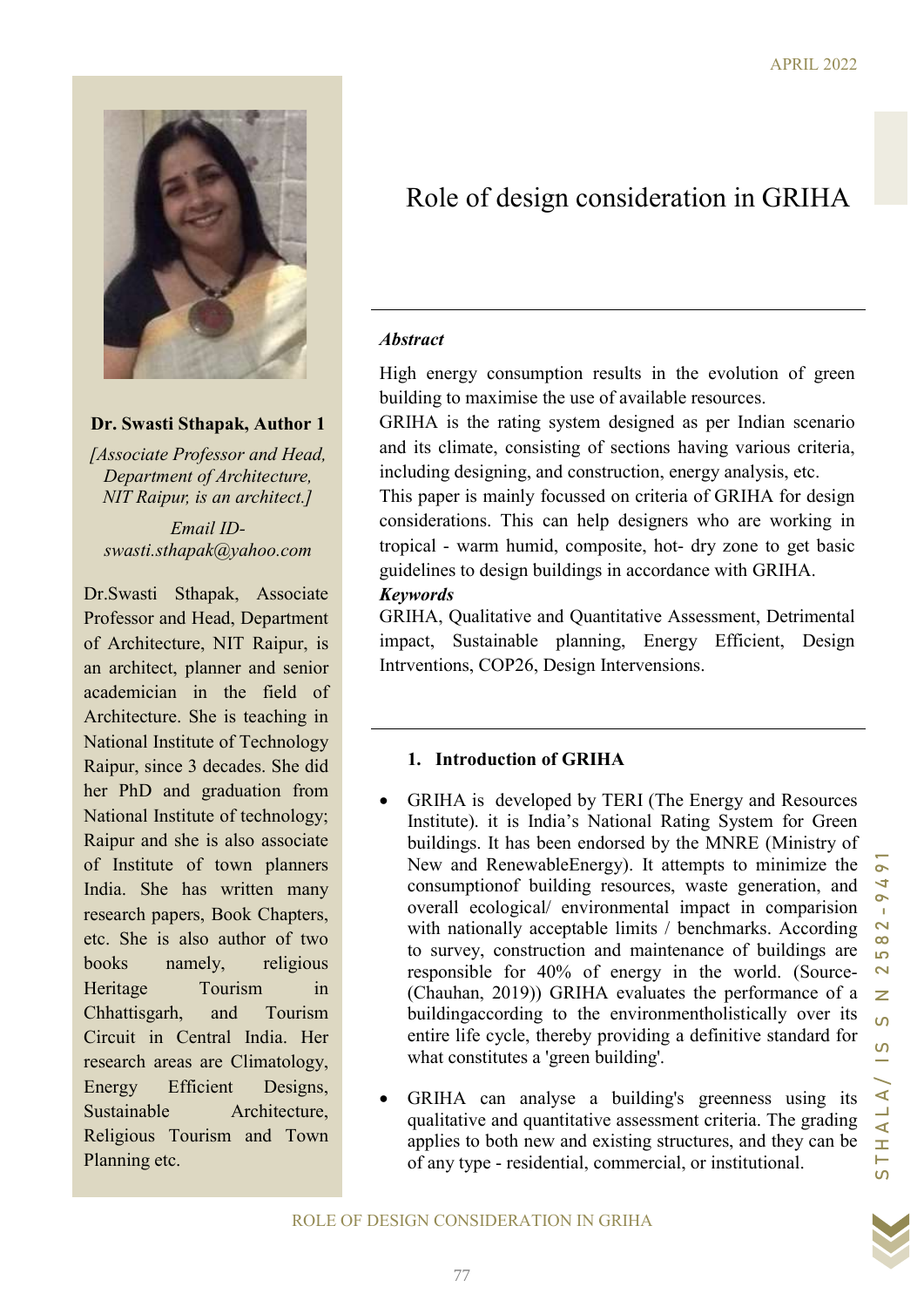

Tina soni, Author 2  $I4<sup>th</sup>$  vear student, Department of Architecture, NIT Raipur.] Email IDtinasoni11.20@gmail.com

Tina Soni, student of 8th semester architecture department, NIT Raipur. She has done her 4th year B.Arch. thesis on the topic Gated Community with theme as GRIHA, which explains about the architectural design consideration led to design decision to archive GRIHA rating architecturally, and followed by some if the construction and maintenance steps on proposal level - that i followed can make it as GRIHA 4 start rated community. My area<br>of interest is in residential of interest is in residential communities for better future. Soni, student of 8th<br>
er architecture<br>
nene, NIT Raipur. She<br>
nene her 4th year B.Arch.<br>
on the topic Gated<br>
unity with theme as<br>  $\lambda$ , which explains about<br>
architectural design<br>
ration led to design<br>
n to archive GRIHA<br> This research examines the entire notion of green buildings in relation to the GRIHA (Indian Rating System for Green Buildings)

# 1.1.5 R rule of GRIHA -

- Refuse– foradopting methods,materials, technologies, products,<br>etc blindly,and use of available local etc blindly,and use of available substitute products. international
- Reduce the dependence on high energy merchandise, structures, tactics and so on.
- Reuse materials, products, traditional technologies, that can help in reducing theexpenses incurred in designing and operating a building
- Recycle of all the wastes which is generated from the building site, at some stage in creation, operation, and demolition
- Reinvent the new, advance technology for engineering systems, designs, and practices.

# 2. Energy scenario in the world



STHALA/ IS S N 2582-9491



#### ROLE OF DESIGN CONSIDERATION IN GRIHA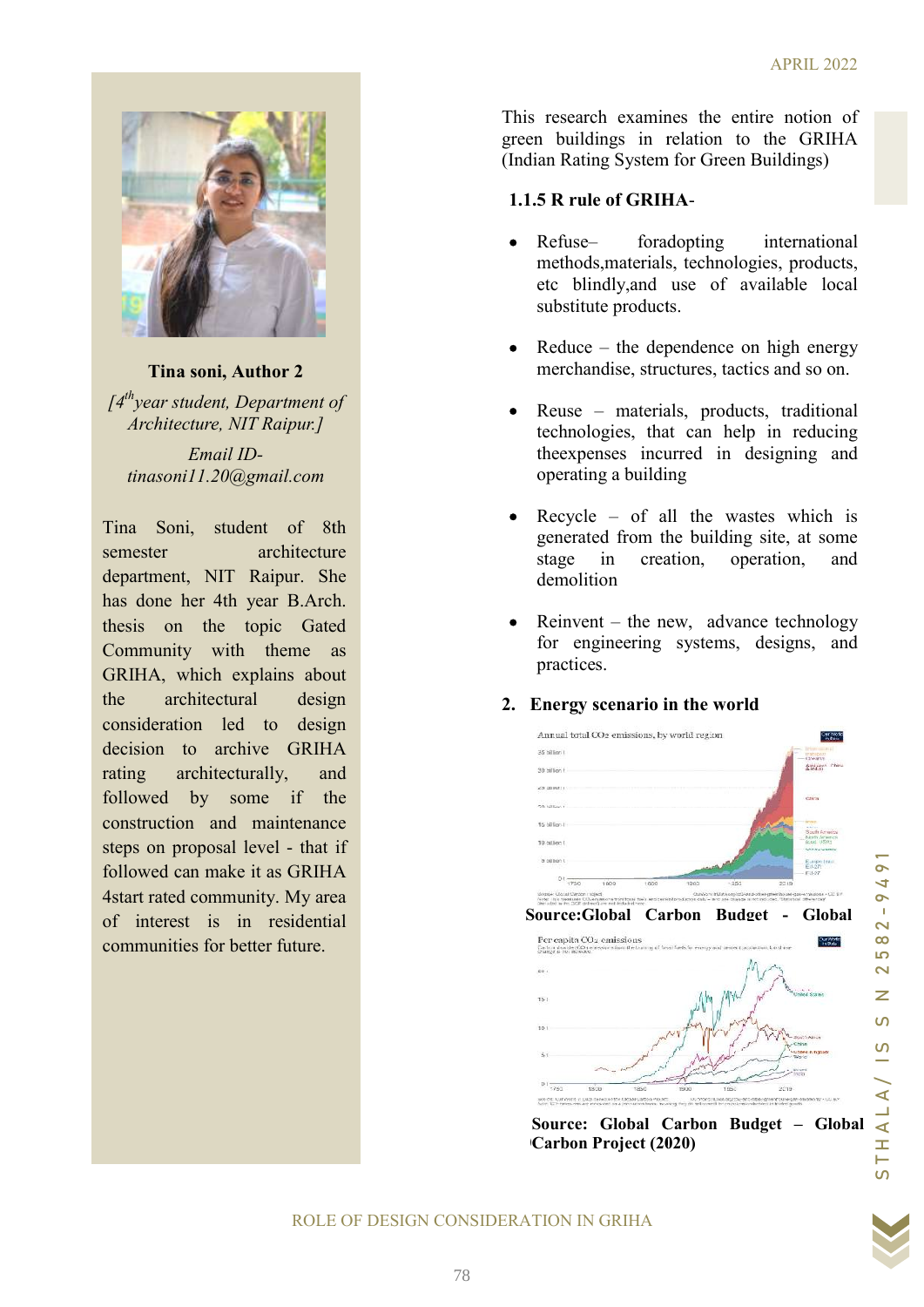According to "our world in data" represented in the figure, for GHG and CO2 emission, the statistical evidence conveys that the carbonemissionis increasing day by day. For example, the CO2 emission in the year 2000 was25.13 billon ton which has increased to 35.36 billon ton in the year 2019.

# 3. COP26

- India has announcedrecently a new climate targets at COP26 under its 'Panchamrit strategy', has taken a bold leap towards cementing its commitment for knowing future approach towards fighting climate changetowards clean energy.
- The five-fold strategyannounced by Indian Prime Minister to fight climate change, termed as Panchamrit. COP26 meeting at Glasgow. includesthe strategy and target year for reaching Net Zero.

#### 3.1.What are new climate targets that have been pledged by India at COP26?

India made five big-ticket announcements at the climate change meeting in Glasgow:

First– India will increase its non-fossil energy capacity to 500GW by 2030.

Second– India will meet 50% of its energy requirements from renewable energy by 2030.

Third– India will reduce the total projected carbon emissions by one billion tonnes from now onwards till 2030.

Fourth– By 2030, India will reduce the carbon intensity of its economy by 45%.

Fifth– By the year 2070, India will achieve the target of Net Zero.

Note: All new targets, except the 2070 netzero commitment, would be put in India's updated NDC that is expected to be submitted to the UN Climate secretariat soon. Net-zero is not a part of the Paris Agreement and as such that commitment would be conveyed separately as part of India's long-term strategy.

#### 3.2.India's New Climate Action Goals

- By 2070, India will have achieved netzero emissions. This is significant because, until now, India has been the only major emitter that has not committed to a schedule for achieving net-zero carbon emissions and has fought against the notion of net-zero carbon objectives.
- India will make extensive use of renewable energy. By 2030, India plans to get 50 percent of its energy from renewable sources. By 2030, India wants to create 500 GW of renewable energy. This is an increase of 50 GW beyond the existing target of 450 GW..
- Stags.<br>
Since the comparison of the servel and some of the servel and the control of the servel of the servel of the servel of the servel of the state of DOGW of renewable energy. This is an increase of 50 GW beyond the e India also agreed to cut its carbon emissions by a billion tonnes by 2030. By 2030, India's economy will have a carbon intensity of less than 45 percent. India is on course to achieve, if not surpass, its Paris Agreement goals of reducing emissions intensity of gross domestic product (GDP) by 33 to 35 percent by 2030, compared to 2005 levels..

### 3.3.Way forward for India

#### 3.3.1.Take up leadership role:

• Taking the lead in ensuring that emerging and underprivileged nations' voices are heard in climate change talks.

#### 3.3.2.Make the set targets conditional:

 While it was becoming more impossible for India to avoid pressures to disclose a net-zero date, some analysts believe India should have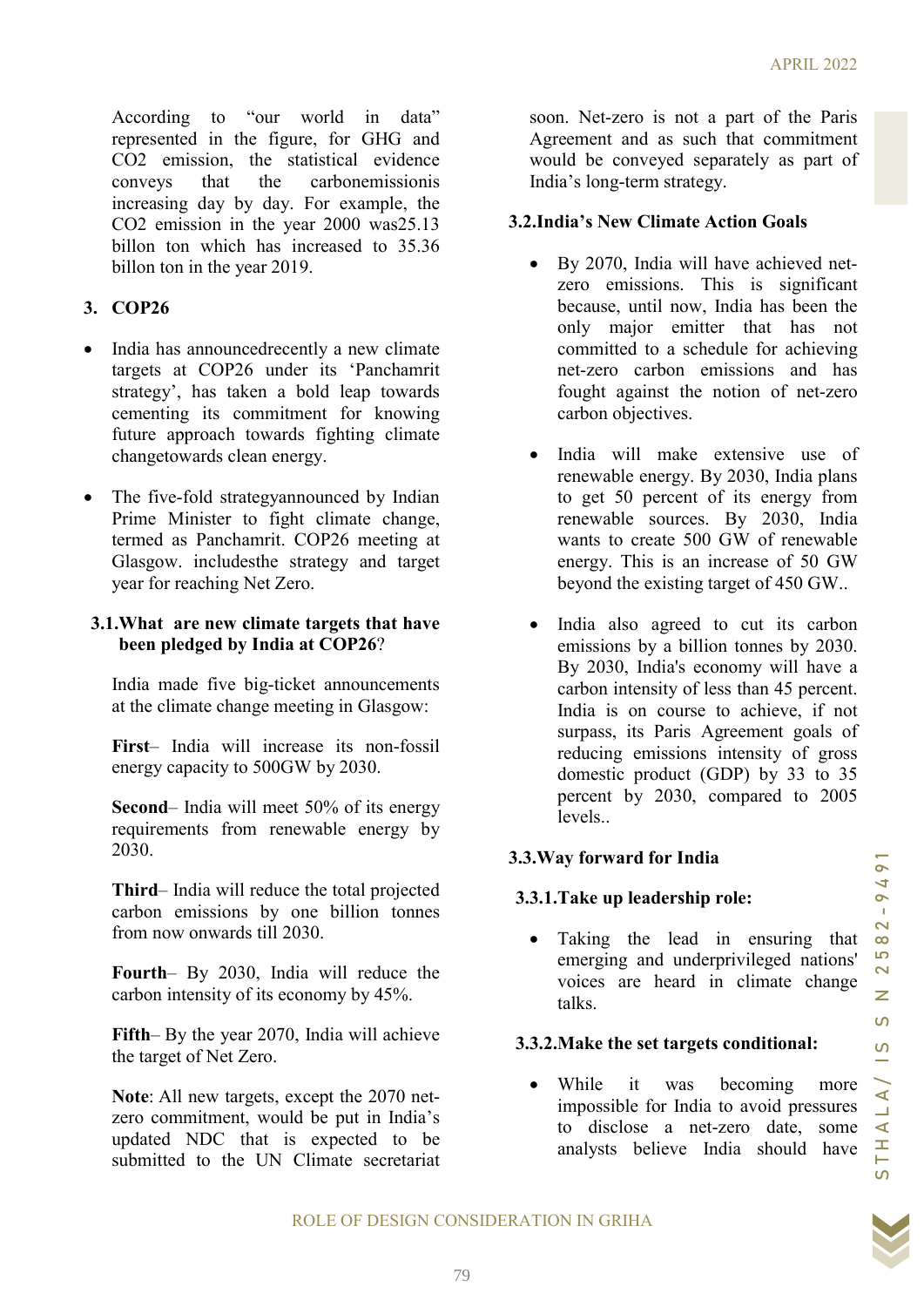stated that it will achieve net-zero status by 2070.

#### 3.3.3.Adopt green growth pathways:

The green growth route might entail widespread renewable energy adoption while also avoiding the long-term lock-in impacts of fossil fuel dependency in energy generation, buildings, mobility, and other areas. India has to develop a comprehensive plan for a multi-sectoral energy transformation.

#### 3.4.Structured approach towards net-zero:

Relies on significant reductions in emissions, broad public support for clean energy innovation, and widespread use of green technology..

Some of the major interventions that can help India move towards a net zero target include the following:

- To lessen the environmental effect of human-made activities, low-carbon and green technology must be implemented..
- Highly energy-efficient goods that last longer
- Governments must encourage and support private sector green innovation and the transition to a green economy..
- Greater use of renewable energy should be a primary goal, with equal focus on centralised and decentralised power generation..
- Green hydrogen's mainstreaming offers a great way to decarbonize the crucial power, industry, and transportation sectors.
- To reduce methane emissions from unscientific landfills, India's urban solid waste management system will need to be modernised. In addition, the adoption of electric cars and revitalised

communities that promote walking and cycling will help cities reduce their GHG emissions.

- Stopping deforestation and reforestation can help avoid the release of carbon that has been stored in the environment, such as trees and soil.
- Afforestation efforts can aid in the absorption of carbon from the atmosphere.

#### 4. Purpose of green building

Many concerns arose as a result of economic development and environmental stability, as indicated in the Brundtland report, issued by the World Commission on Environment and Development (WCED) in 1987, which included the notion of sustainable development, resulting in the idea of green building.

widespread use of<br>
environmental stability, as indicated in<br>
the Brundfala eighth, is<br>
and the World Commission on Environment and<br>
in the World Commission on Environment and<br>
included the notion of sustainable<br>
developme The goal of green construction, according to the GRIHA version 2019, is to decrease non-renewable resource consumption and promote renewable resource usage, as well as to maximise resource efficiency, reuse, and recycling. The layout of these homes focuses on the use of green building materials and construction practises by optimising the use of on-site resources with the help of bioclimatic architectural practises and specialises in the use of minimal power by making it electricity efficient to meet its lighting, air conditioning, and other requirements.

### 4.1.Aim of GRIHA (as stated in GRIHA 2019)

According to GRIHA, the rating system was developed with the aim of achieveing the mentioned goals:

• Minimize the harmful impact of construction and built structures on the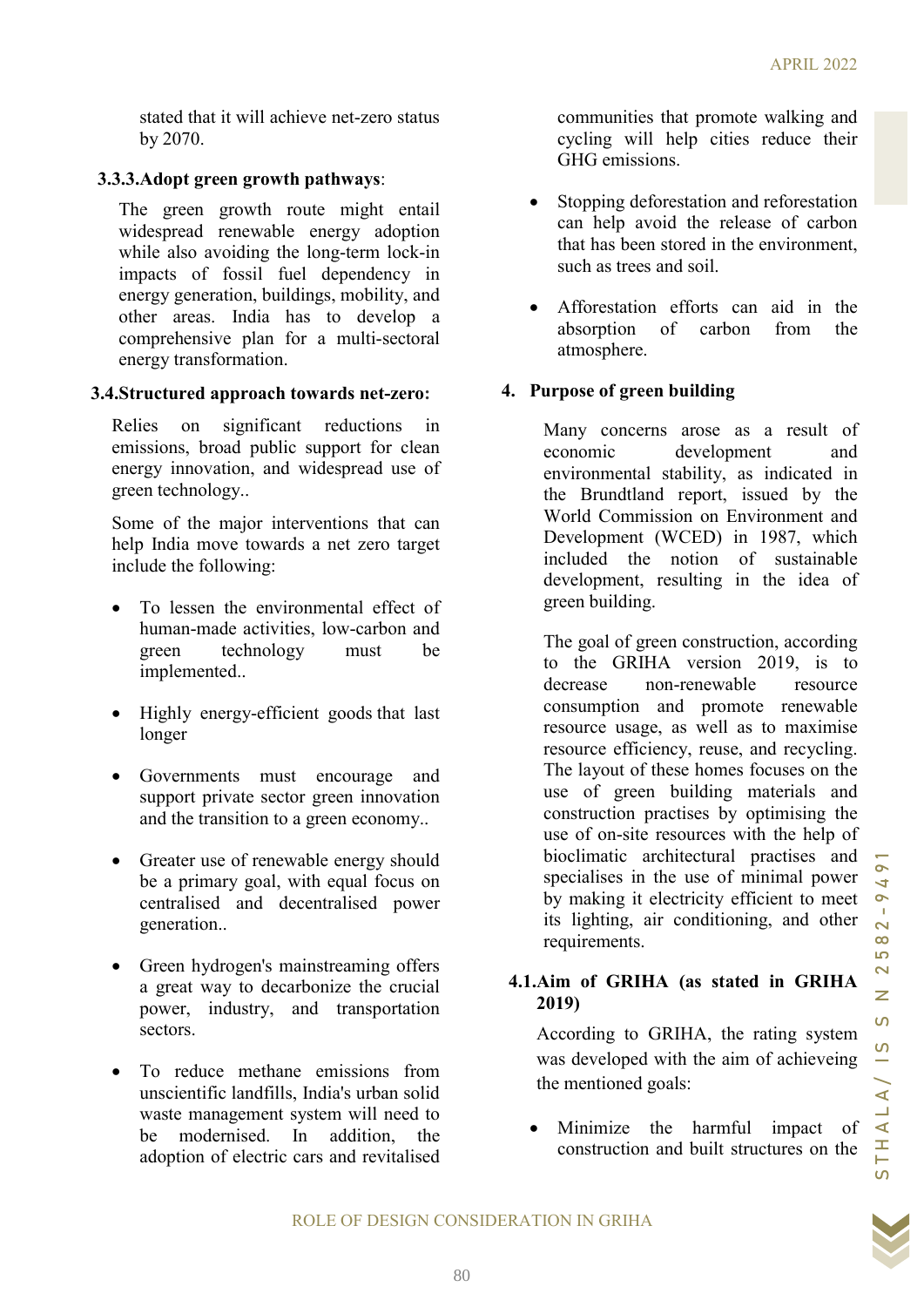environment along with providing comfort for users.

- The ecosystem need to be preserved as much as possible.
- Assess the performance of 'green' buildings.

### 4.2.. Objectives of GRIHA- (as stated in GRIHA (Chauhan, 2019))

- To study the impact of the life cycle of a built structure(s) on the environment
- To increase the demand for green buildings and products among the various stakeholders.
- To create recognition for buildings that considered sustainable design and construction strategies

# 5. Presently there are 30 criteria of GRIHA rating system under 11 sections

| providing                                   |                     |                                                                  |                                                          |  |
|---------------------------------------------|---------------------|------------------------------------------------------------------|----------------------------------------------------------|--|
|                                             |                     | Table 1: 30 criteria of GRIHA rating system under<br>11 sections |                                                          |  |
|                                             | <b>GRIHA v.2019</b> |                                                                  |                                                          |  |
| I to be preserved as<br>Section             | Criterion<br>No.    | <b>Criterion Name</b>                                            | Maximu<br>m Points                                       |  |
| mance of 'green'                            | $\overline{1}$      | Green Infrastructure                                             | $5\overline{)}$                                          |  |
| Sustainable Site                            | $\overline{2}$      | Low Impact Design                                                | $5\overline{)}$                                          |  |
| Planning                                    | $\mathbf{3}$        | Design to Mitigate UHIE                                          | $\overline{2}$                                           |  |
|                                             | $\overline{4}$      | Air and Soil Pollution Control                                   | $\mathbf{1}$                                             |  |
| HA- (as stated in<br>2. Construction        | $\sqrt{5}$          | Top Soil Preservation                                            | $\mathbf{1}$                                             |  |
| Management                                  | $\,6\,$             | Construction Management Practices                                | $\overline{2}$                                           |  |
| of the life cycle of                        | $\overline{7}$      | Energy Optimization                                              | 12                                                       |  |
| n the environment<br>3. Energy Efficiency   | 8                   | Renewable Energy Utilization                                     | 5                                                        |  |
|                                             | $9\,$               | Low ODP and GWP Materials                                        | $\mathbf{1}$                                             |  |
| demand for green                            | 10                  | <b>Visual Comfort</b>                                            | 4                                                        |  |
| 4. Occupant<br>ducts among the              | 11                  | Thermal and Acoustic Comfort                                     | $\overline{2}$                                           |  |
| Comfort                                     | 12                  | Maintaining Good IAQ                                             | 6                                                        |  |
|                                             | 13                  | Water Demand Reduction                                           | 3                                                        |  |
| n for buildings that                        | 14                  | Wastewater Treatment                                             | $\mathbf{3}$                                             |  |
| 5. Water<br>design and<br>Management        | 15                  | Rainwater Management                                             | 5                                                        |  |
|                                             | 16                  | Water Quality and Self-Sufficiency                               | $5\,$                                                    |  |
| 6. Solid Waste                              | 17                  | Waste Management-Post<br>Occupancy                               | $\overline{4}$                                           |  |
| Management<br>criteria of GRIHA             | 18                  | Organic Waste Treatment On-Site                                  | $\overline{2}$                                           |  |
|                                             | 19                  | Utilization of Alternative Materials in                          |                                                          |  |
|                                             |                     | Building                                                         | $5\phantom{.0}$                                          |  |
| 7. Sustainable<br><b>Building Materials</b> | 20                  | Reduction in GWP through Life Cycle<br>Assessment                | $5\phantom{.0}$                                          |  |
|                                             | 21                  | Alternative Materials for External                               | $\overline{2}$                                           |  |
| 8. Life Cycle Costing                       | 22                  | Site Development<br>Life Cycle Cost Analysis                     | $5\,$                                                    |  |
|                                             |                     | Safety and Sanitation for                                        |                                                          |  |
|                                             | 23                  | Construction Workers                                             | $\mathbf{1}$                                             |  |
| 9. Socio-Economic                           | 24                  | Universal Accessibility                                          | $\overline{2}$                                           |  |
| Strategies                                  | 25                  | Dedicated Facilities for Service Staff                           | $\overline{2}$                                           |  |
|                                             | 26                  | Positive Social Impact                                           | $\overline{3}$                                           |  |
|                                             | 27                  | Commissioning for Final Rating                                   | $\overline{7}$                                           |  |
| 10. Performance                             | 28                  | Smart Metering and Monitoring                                    | $\mathbf 0$                                              |  |
| Metering and                                |                     | Operation and Maintenance                                        |                                                          |  |
| Monitoring                                  | 29                  | Protocol                                                         | $\mathsf{0}$                                             |  |
| <b>Total Points</b>                         |                     |                                                                  | 100                                                      |  |
| 11. Innovation                              | 30                  | Innovation                                                       | 5                                                        |  |
| Grand Total Points                          |                     |                                                                  | $100 + 5$<br><b>Source: (GRIHA Mannual version 2019)</b> |  |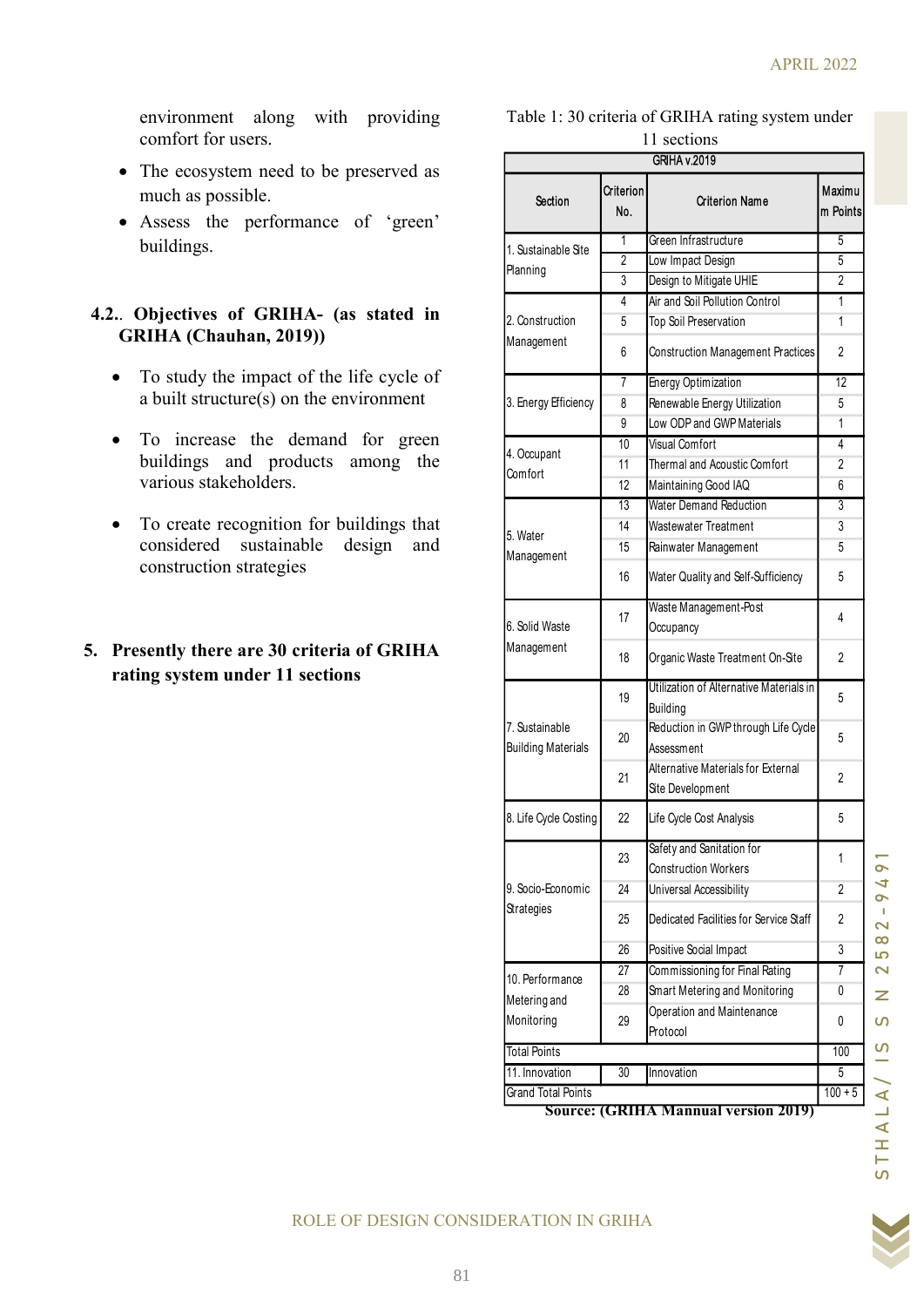#### 6. Role of an architect

The role of an architect is to critically evaluate the impact of every design decision and provide thefeasible design solutions to limit the negative effects and enhance the high-auality effect at the environment. In totality, the following aspects may be indicated as part of a green building design:

- Site planning.
- Building envelope design.
- Building gadget layout and control (hea ting ventilation and aircon[HVAC], lighting, electrical, and water heating).
- Integration of renewable energy sources to generate power on-web page.
- Water and waste management.
- Selection of ecologically sustainable materials (with high recycled content, rapidly renewable resources with low emission potential, and so on)
- Indoor environmental quality (maintain indoor thermal and visual comfort and air quality).
- 7. Design considerations for the specific criteria of the9 GRIHA.
- $\bullet$  India has majorly three types of climates hot dryclimate, warm humid climate and composite climate.

# 7.1. Hot Dry Climate-

CRITERIA 1(a)- Plan Elements Integrated - Shaded Courtyards, Fountains, water channels, wind towers/catchers, earth air tunnel, Terrace/Roof gardens, window planters.

CRITERIA 1(b)- Shaded walkways in the site (Vegetation Pattern- Usually Scanty & dry surrounding. Trees planted to cut off east west sun.)

CRITERIA 2- It is preferable to have window openings on the patios (common open area) rather than that of outer surface.

CRITERIA 3- Street Widths & Orientation should be narrow and shaded (N-S Oriented).

CRITERIA 8- Solar energy can be used as renewable souce of energy.

CRITERIA 11- Compact planning with minimum exposed surface area having shorter facades facing east and west.Longer facades along with windows of habitable rooms to be places on the north and

CRITERIA 13- Water Bodies Enables evaporative cooling and directs cool breeze indoors and are also used to reduce the water demand.

CRITERIA 15- Roof Form & Overhangs design can be Flat or Shaded roofs to minimize heat gain.

CRITERIA 19- Adobe construction, masonry with high thermal mass, low U, reflective insulation, green walls, AAC blocks, hollow blocks, composite masonry, stone/ tile cladding.



CRITERIA 21 – sustainable site development can be archived with the ground character- Not reflective, rough surface for diffusing radiation, more softscape, light colored paving.

# 7.2.Warm humid climate-

CRITERIA 1(a)- Plan Elements Integrated - Open Planning to promote air circulation.

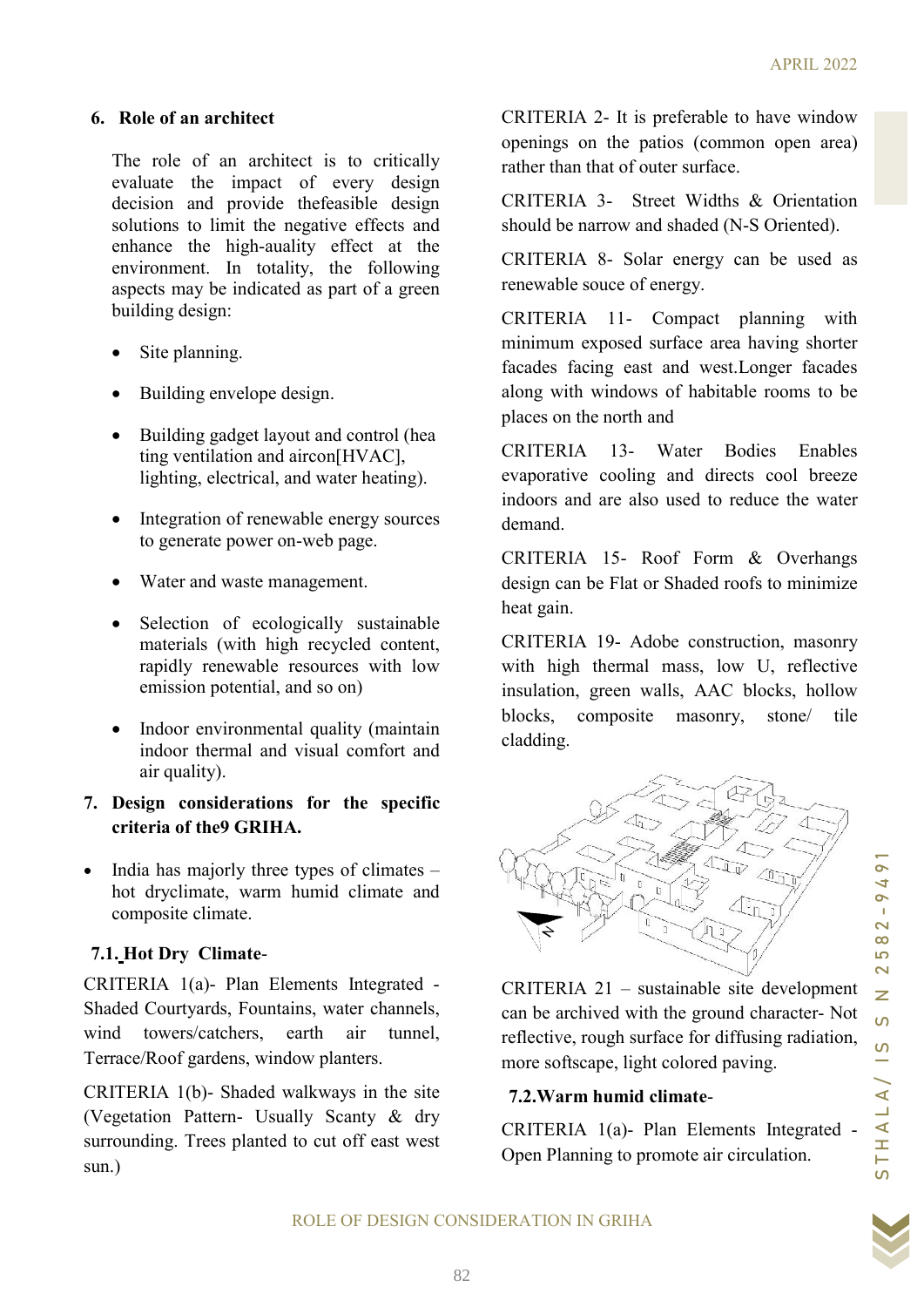CRITERIA 1(b)- Vegetation Pattern- Dense vegetation,Tress placed on the east and west walls to provide shade without blocking the air movement

CRITERIA 2- Spacing between the dwelling should be as per the requirement for the proper air movement.

Narrow depth of the dwelling for better air movement inside the building.

CRITERIA 3 - Street Widths & Orientation should preferably wide to promote air movement.

CRITERIA 8 - Both solar and wind energy can be used for producing renewable energy.

CRITERIA 11 - The main habitable rooms must be placed on the longer facades in the North South or more preferably oriented as per the wind direction.

Large and body level well-shaded fenestration having staggered arrangement and in the direction of airflow for cross ventilation arrangement.

CRITERIA 13 - Water Bodies are notrecommended as it adds to humidity levels



and rain water harvesting stratagies can be adopted for water demand reduction.

CRITERIA 15 -Overhanging(extended) roof in the north and the south for providing protection from the sun's glare and the rain, Pitched roofs with large overhangs.

CRITERIA 19 –Wall - Low U walls, Low thermal mass, Insulation is effective

CRITERIA 21 - sustainable site development can be archived with the ground character- not absorptive, rough, some hardscape and dry ground around building.

# 7.3. Composite climate-

CRITERIA 1(a)- Compact planning, low rise development is preffered with medium depth of the building to allow temporary cross ventilation in the humid season.

CRITERIA 1(b)- Planting layout should be done for the to provide protection form the hot - dry a cold wind. Vegetation patterm isseasonal deciduous vegetation to control sun.

CRITERIA 2-Minimum Perimeter to Area ratio. Mutual shading. Open to monsoon winds.

CRITERIA 3 - Street Widths & Orientation - Should be narrow (N-S Oriented) and oriented to receive monsoon winds.

CRITERIA 8 - solar energy can be used for producing renewable energy.

CRITERIA 11 - Controlled space between dwellings for the air movement in the humid season

Longer facades facing North South, primarily to minimize heat gain and to catch monsoon winds havingg the two leveled small openings, operable and shaded in the windward side.

and the control of the intervention from the not and the set fraction of the control of the control of the control of the control of the control of the control of the control of the control of the control of the control o CRITERIA 13 - Water Bodies are Preferred during summers but should be drained during monsoons and winters which can be used as a seasonal stratagy for water demand reduction.

CRITERIA 15 - Roof Form & Overhangs must beLarge eaves to shade walls and openings.

CRITERIA 19 –Massive walls at lower levels. Light structures at upper levels. Roof material - Light roofs, well insulated, low U values